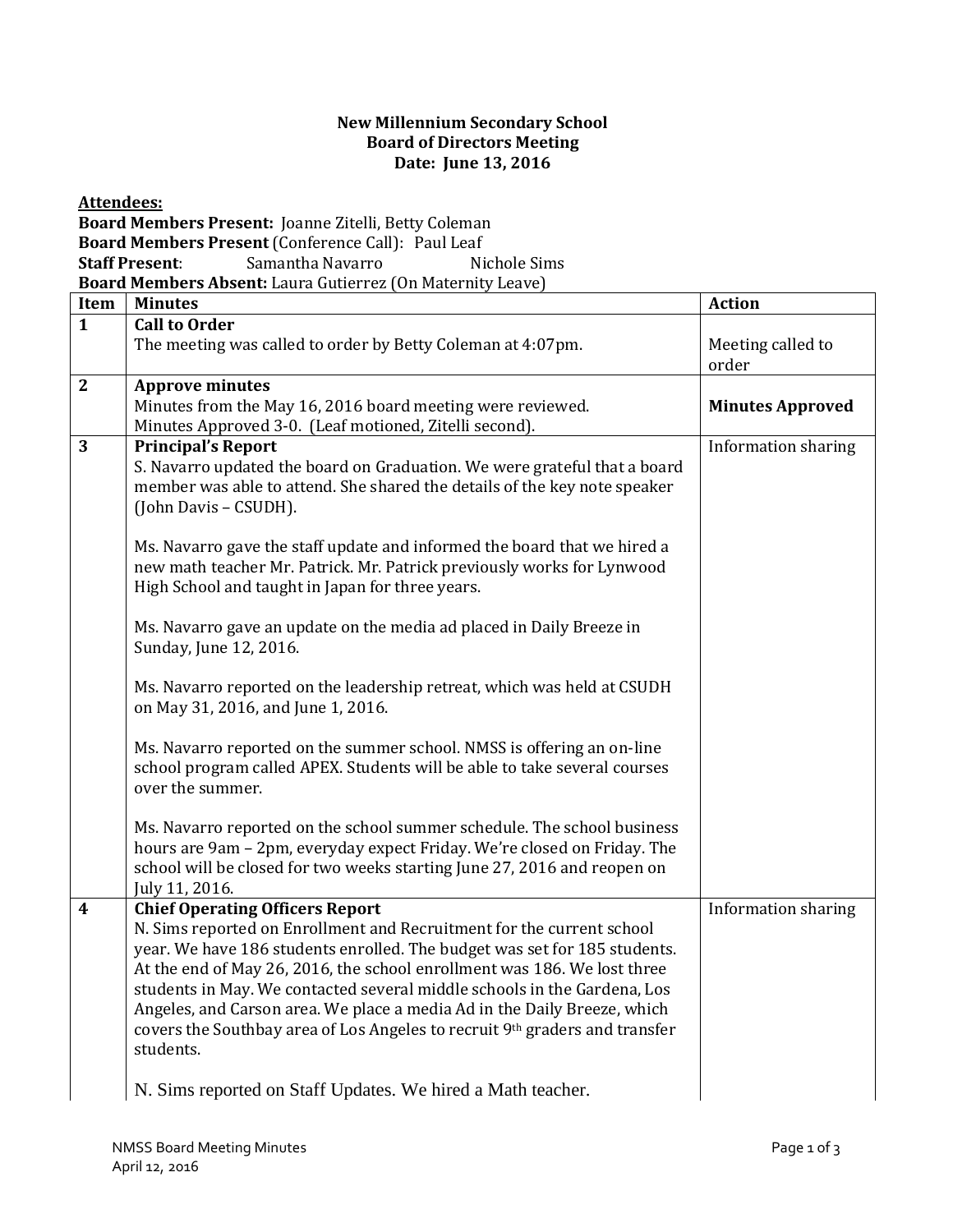|                | N. Sims reported on Fundraising for 2016-2017 school year. We will receive<br>a donation in the amount of \$10,000. We're promoting the GoFund me page.<br>You can donate \$20.16, which will go towards technology for the school.<br>We're currently building a list of companies and people to contact for<br>donations.<br>N. Sims reported on the year-end items for 2015-16 school year. The school<br>year will close at the end of June, but we will not receive the final reports<br>until August.<br>N. Sims reported the board annual retreat will be held at CSUDH in July<br>2016. |                        |
|----------------|-------------------------------------------------------------------------------------------------------------------------------------------------------------------------------------------------------------------------------------------------------------------------------------------------------------------------------------------------------------------------------------------------------------------------------------------------------------------------------------------------------------------------------------------------------------------------------------------------|------------------------|
| $5\phantom{1}$ | <b>Presentation of budget and LCAP</b><br>N. Sims presented the LCAP and budget to the board members. Board<br>members agreed to approve the LCAP and budget for 2016-2017 school<br>year.                                                                                                                                                                                                                                                                                                                                                                                                      | <b>Motion Approved</b> |
|                | The Board reviewed and approved the LCAP and budget for 2016-2017. 3-0(P. Leaf<br>moved, J. Zitelli second)                                                                                                                                                                                                                                                                                                                                                                                                                                                                                     |                        |
| 6              | <b>Approval of Fiscal Policy</b>                                                                                                                                                                                                                                                                                                                                                                                                                                                                                                                                                                | <b>Motion Approved</b> |
|                | N. Sims presented the Fiscal Policies and Procedures Handbook to the<br>board members. N. Sims pointed out the changes from the previous version<br>of the handbook. EXED was replaced with CSMC, which is our currently back<br>office provider.                                                                                                                                                                                                                                                                                                                                               |                        |
|                | The board reviewed the Fiscal Policy and voted to approved the changes<br>made to the handbook. 3-0(Leaf moved, Zitelli second)                                                                                                                                                                                                                                                                                                                                                                                                                                                                 |                        |
| $\overline{7}$ | Approval of CST IT Contract 2016-2017<br>N. Sims presented the CST IT contract to the board members. N. Sims<br>explained the payment change from \$2,550 to \$2,700, which is a \$150<br>difference. CST is the lowest "IT" offer and have been with NMSS since 2013.<br>CST fix all of the "IT" issues over the summer. A CST representative is<br>always on call, but will come to the campus two or three times a week<br>during the school year.                                                                                                                                           | <b>Motion Approved</b> |
|                | The board reviewed and approved CST IT Contact for 2016-2017. 3-0(P.<br>Leaf moved, J. Zitelli second)                                                                                                                                                                                                                                                                                                                                                                                                                                                                                          |                        |
| 8              | <b>Notice To Cure - Plan Of Action</b><br>S. Navarro explained the "Notice to Cure" to the board members. The<br>"Notice To Cure" was generated from an on-going concern noted in the<br>2013-2014 audit report. We explained the situation regarding the financial<br>shift, but the 2014-2015 reflected the same on-going concern. LAUSD<br>recognize the changes made for the 2015-2016 school year. We have a<br>positive balance, which will allow us to carry a surplus into the 2016-2017<br>school year.                                                                                | <b>Motion Approved</b> |